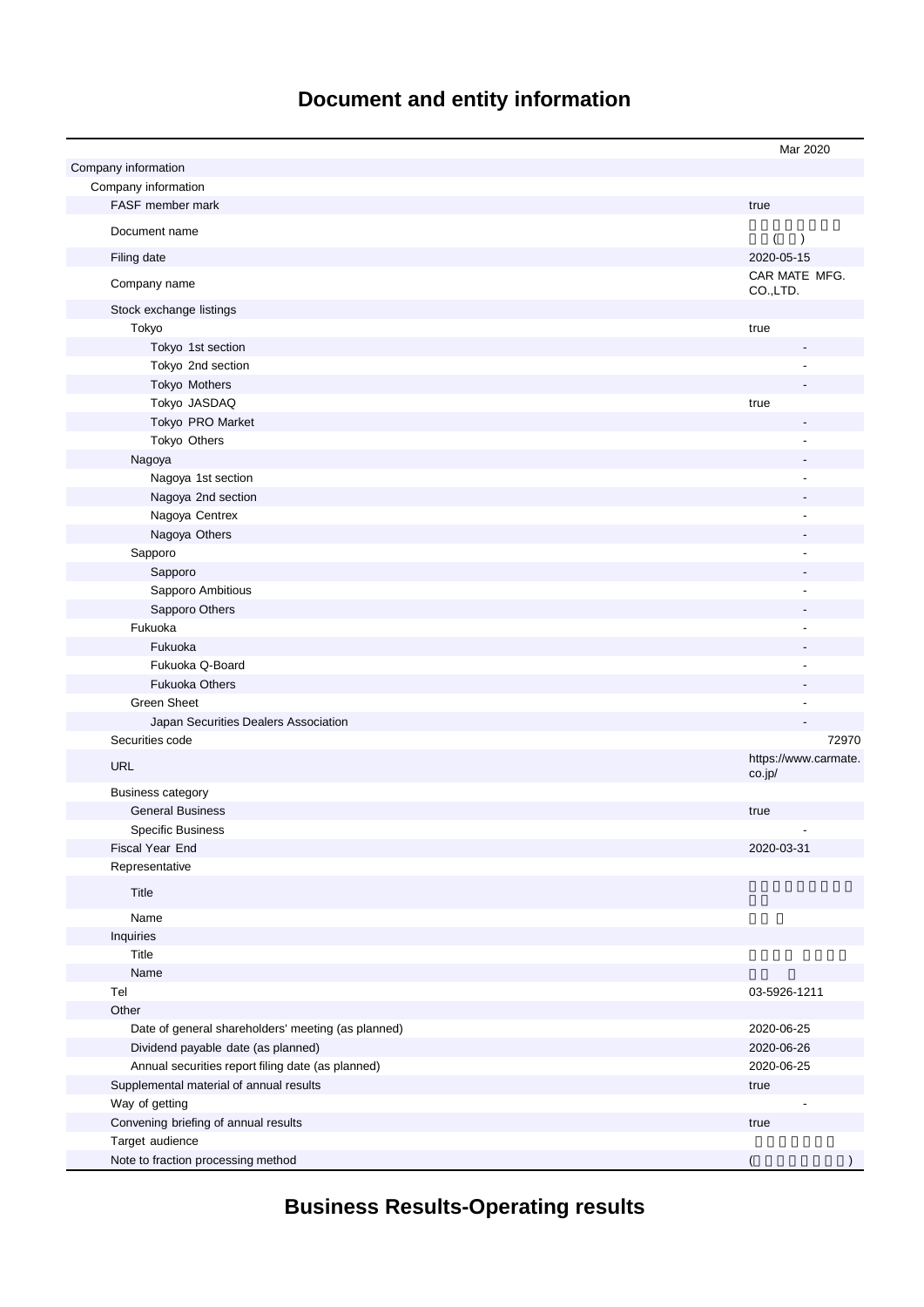|                                                    | Mar 2020 | Mar 2019                 |
|----------------------------------------------------|----------|--------------------------|
| Operating results                                  |          |                          |
| Operating results                                  |          |                          |
| Consolidated operating results                     |          |                          |
| Consolidated income statements information         |          |                          |
| Net sales                                          |          |                          |
| Net sales                                          | 16,716   | 19,064                   |
| % change                                           | $-12.3$  | $-5.2$                   |
| Operating profit                                   |          |                          |
| Operating profit                                   | 919      | 671                      |
| % change                                           | 36.8     | $-48.1$                  |
| Ordinary profit                                    |          |                          |
| Ordinary profit                                    | 944      | 690                      |
| % change                                           | 36.8     | $-46.5$                  |
| Profit attributable to owners of parent            |          |                          |
| Profit attributable to owners of parent            | 665      | 1,039                    |
| % change                                           | $-36.0$  | 34.9                     |
| Note to consolidated income statements information |          |                          |
| Comprehensive income                               |          |                          |
| Comprehensive income                               | 530      | 807                      |
| Change in comprehensive income                     | $-34.3$  | $-18.7$                  |
| Other consolidated operating results               |          |                          |
| Basic earnings per share (Yen)                     | 94.28    | 144.49                   |
| Diluted earnings per share (Yen)                   |          | $\overline{\phantom{a}}$ |
| Rate of return on equity (%)                       | 5.6      | 8.9                      |
| Ordinary profit to total assets ratio (%)          | 5.0      | 3.4                      |
| Operating profit to net sales ratio (%)            | 5.5      | 3.5                      |
| Note to consolidated operating results             |          |                          |
| Investment profit (loss) on equity method          |          |                          |
| Note to operating results                          |          |                          |

### **Business Results-Financial positions**

| (in millions of yens)                    |                          |          |
|------------------------------------------|--------------------------|----------|
|                                          | Mar 2020                 | Mar 2019 |
| <b>Financial positions</b>               |                          |          |
| Financial positions                      |                          |          |
| Consolidated financial positions         |                          |          |
| Total assets                             | 19,080                   | 18,586   |
| Net assets                               | 12,090                   | 11,715   |
| Capital adequacy ratio (%)               | 63.4                     | 63.0     |
| Net assets per share (Yen)               | 1,714.02                 | 1,660.76 |
| Note to consolidated financial positions |                          |          |
| Owner's equity                           | 12,090                   | 11,715   |
| Note to financial positions              | $\overline{\phantom{a}}$ |          |

### **Business Results-Cash flows**

(in millions of yens)

|                                      | Mar 2020 | Mar 2019 |
|--------------------------------------|----------|----------|
| Cash flows                           |          |          |
| Cash flows                           |          |          |
| Consolidated cash flows              |          |          |
| Cash flows from operating activities | 1,340    | 599      |
| Cash flows from investing activities | $-188$   | $-282$   |
| Cash flows from financing activities | $-297$   | $-867$   |
| Cash and equivalents, end of period  | 9,265    | 8.421    |
| Note to consolidated cash flows      |          |          |
| Note to cash flows                   |          |          |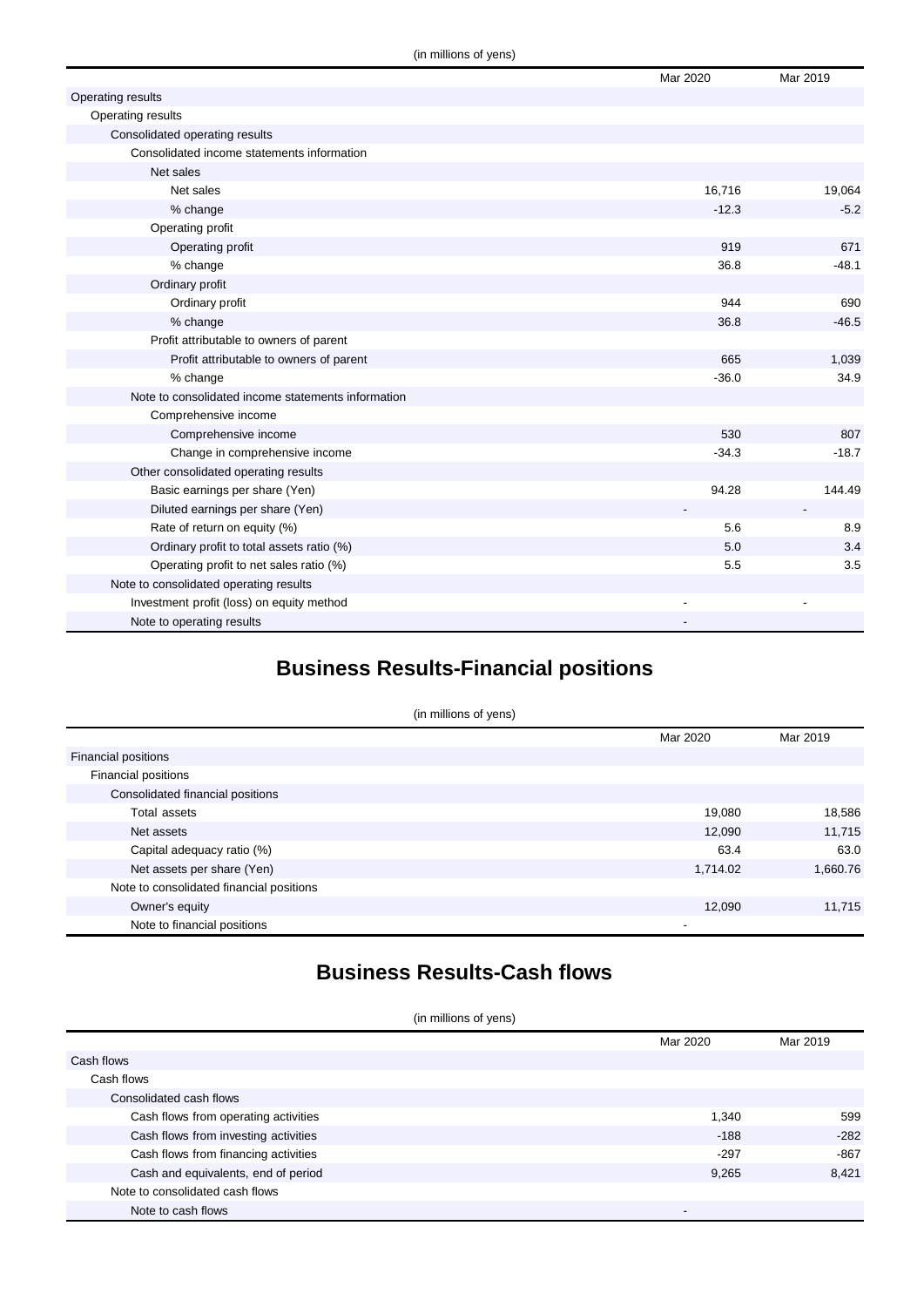|                                        | Mar 2020 |
|----------------------------------------|----------|
| Note to business results               |          |
| Note to business results               |          |
| Note to consolidated financial results |          |
| Note to consolidated financial results |          |

### **Dividends**

| (in millions of yens)                                           |                          |          |          |
|-----------------------------------------------------------------|--------------------------|----------|----------|
|                                                                 | Mar 2021                 | Mar 2020 | Mar 2019 |
| Dividends                                                       |                          |          |          |
| Dividends                                                       |                          |          |          |
| <b>Dividends</b>                                                |                          |          |          |
| Dividend per share (Yen)                                        |                          |          |          |
| Dividend per share (Yen)                                        |                          |          |          |
| First quarter                                                   |                          |          |          |
| Result                                                          |                          |          |          |
| Forecast                                                        |                          |          |          |
| Upper                                                           |                          |          |          |
| Lower                                                           | $\overline{\phantom{a}}$ |          |          |
| Second quarter                                                  |                          |          |          |
| Result                                                          |                          | 10.00    | 10.00    |
| Forecast                                                        | 10.00                    |          |          |
| Upper                                                           |                          |          |          |
| Lower                                                           |                          |          |          |
| Third quarter                                                   |                          |          |          |
| Result                                                          |                          |          |          |
| Forecast                                                        | $\overline{\phantom{a}}$ |          |          |
| Upper                                                           |                          |          |          |
| Lower                                                           | $\overline{\phantom{a}}$ |          |          |
| Year end                                                        |                          |          |          |
| Result                                                          |                          | 12.00    | 12.00    |
| Forecast                                                        | 12.00                    |          |          |
| Upper                                                           |                          |          |          |
| Lower                                                           |                          |          |          |
| Annual                                                          |                          |          |          |
| Result                                                          |                          | 22.00    | 22.00    |
| Forecast                                                        | 22.00                    |          |          |
| Upper                                                           |                          |          |          |
| Lower                                                           | $\overline{a}$           |          |          |
| Total dividend paid                                             |                          |          |          |
| Total dividend paid                                             |                          |          |          |
| Annual                                                          |                          |          |          |
| Result                                                          |                          | 155      | 155      |
| Payout ratio (consolidated)                                     |                          |          |          |
| Payout ratio (%)                                                |                          |          |          |
| Annual                                                          |                          |          |          |
| Result                                                          |                          | 23.3     | 14.9     |
| Forecast                                                        |                          |          |          |
| Ratio of total amount of dividends to net assets (consolidated) |                          |          |          |
| Ratio of total amount of dividends to net assets (%)            |                          |          |          |
| Annual                                                          |                          |          |          |
| Result                                                          |                          | 1.3      | 1.3      |
| Note to dividends                                               |                          |          |          |
| Note to dividends                                               |                          |          |          |
| Annual                                                          |                          |          |          |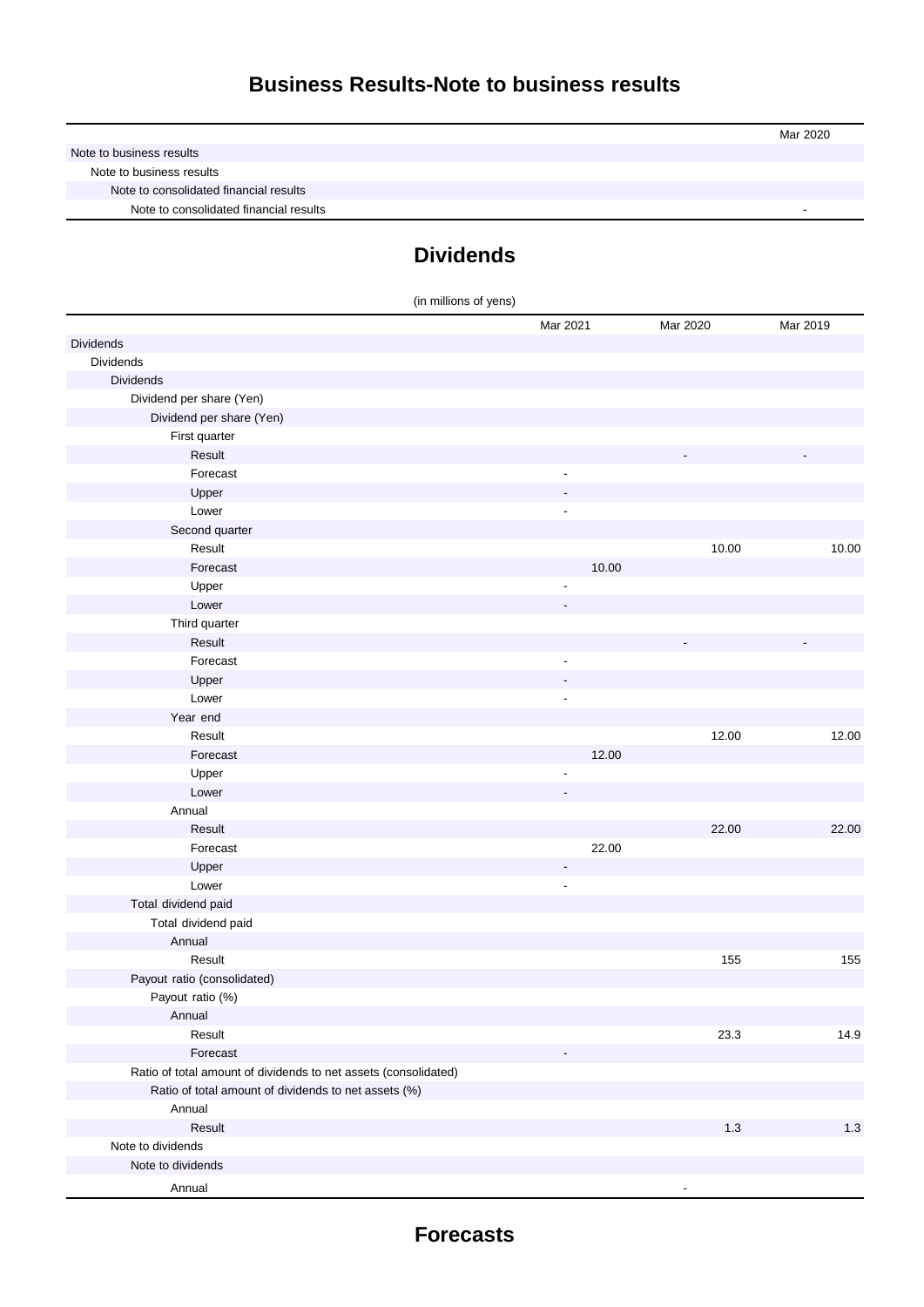(in millions of yens)

|                                    | Mar 2021   |              |
|------------------------------------|------------|--------------|
| Forecasts                          |            |              |
| Forecasts                          |            |              |
| Title for forecasts                | 2021<br>31 | 2020<br>2021 |
| Preamble to consolidated forecasts |            |              |
| Preamble to forecasts              | 2021       |              |

#### **Notes-Material changes in subsidiaries during this period changes in scope of consolidations resulting from change in subsidiaries**

|                                                                                                                                   | Mar 2020 |
|-----------------------------------------------------------------------------------------------------------------------------------|----------|
| Material changes in subsidiaries during this period (Changes in scope of<br>consolidations resulting from change is subsidiaries) |          |
| Material changes in subsidiaries during this period (Changes in scope of<br>consolidations resulting from change is subsidiaries) |          |
| <b>Others</b>                                                                                                                     |          |
| Material changes in subsidiaries during this period (Changes in scope<br>of consolidations resulting from change is subsidiaries) |          |
| Material changes in subsidiaries during this period (Changes in<br>scope of consolidations resulting from change is subsidiaries) |          |
| Number of subsidiaries newly consolidated                                                                                         |          |
| Name of subsidiaries newly consolidated                                                                                           |          |
| Number of subsidiaries excluded from consolidation                                                                                |          |
| Name of subsidiaries excluded from consolidation                                                                                  |          |
| Note to material changes in subsidiaries during this period                                                                       |          |
| Note to material changes in subsidiaries during this period                                                                       |          |

### **Notes-Changes in accounting policies and accounting estimates retrospective restatement**

|                                                                                               | Mar 2020 |
|-----------------------------------------------------------------------------------------------|----------|
| Changes in accounting policies and accounting estimates, retrospective<br>restatement         |          |
| Changes in accounting policies and accounting estimates, retrospective<br>restatement         |          |
| <b>Others</b>                                                                                 |          |
| Changes in accounting policies and accounting estimates,<br>retrospective restatement         |          |
| Changes in accounting policies based on revisions of accounting<br>standard                   | true     |
| Changes in accounting policies other than ones based on<br>revisions of accounting standard   |          |
| Changes in accounting estimates                                                               |          |
| Retrospective restatement                                                                     |          |
| Note to changes in accounting policies and accounting estimates,<br>retrospective restatement |          |
| Note to changes in accounting policies and accounting estimates,<br>retrospective restatement |          |

**Notes-Number of issued and outstanding shares common stock**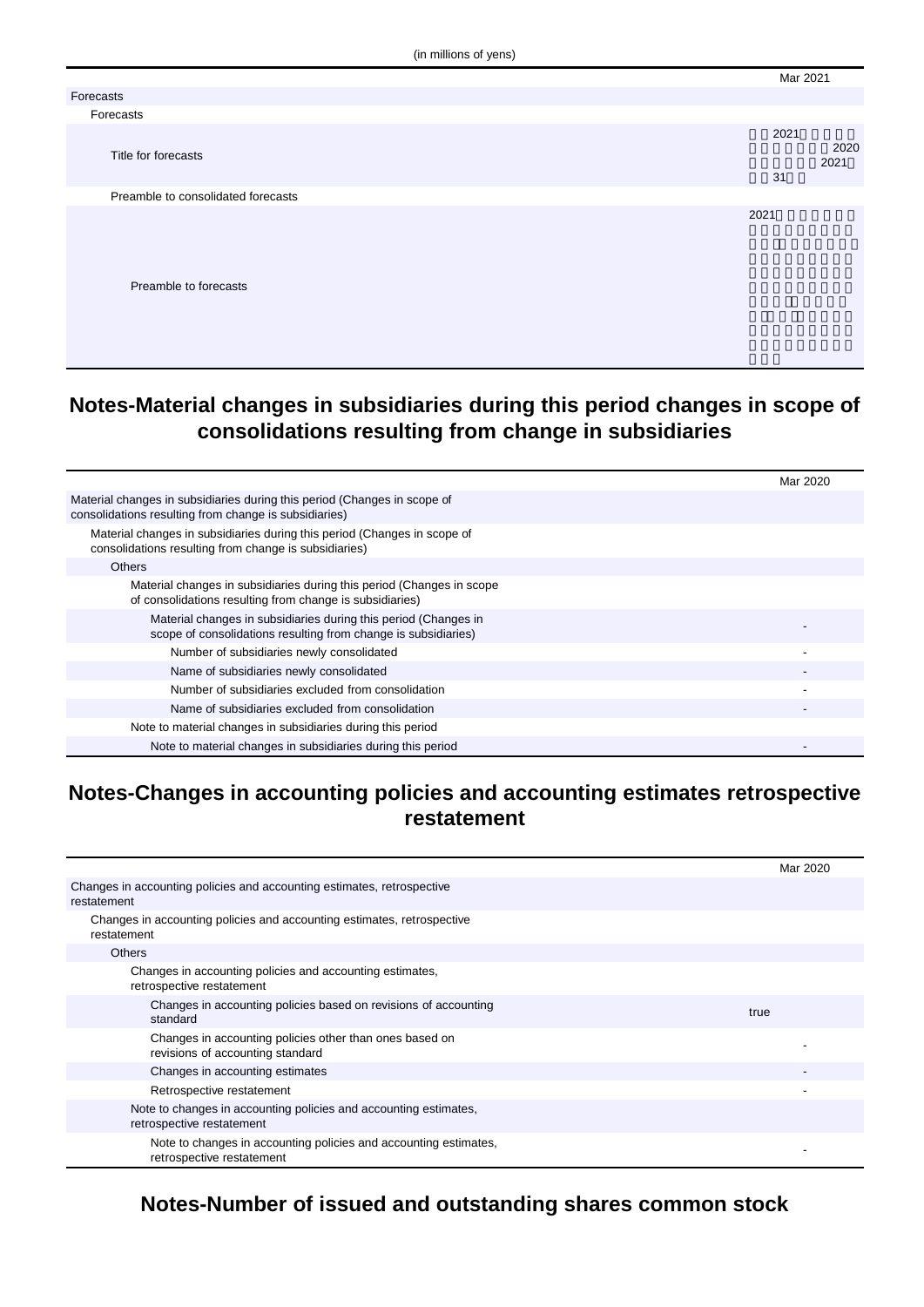|                                                                                                 | Mar 2020  | Mar 2019  |
|-------------------------------------------------------------------------------------------------|-----------|-----------|
| Number of issued and outstanding shares (common stock)                                          |           |           |
| Number of issued and outstanding shares (common stock)                                          |           |           |
| <b>Others</b>                                                                                   |           |           |
| Number of issued and outstanding shares (common stock)                                          |           |           |
| Number of issued and outstanding shares at the end of fiscal year<br>(including treasury stock) | 7,928,885 | 7,928,885 |
| Number of treasury stock at the end of fiscal year                                              | 874.727   | 874.658   |
| Average number of shares                                                                        | 7,054,195 | 7,191,622 |
| Note to number of issued and outstanding shares (common stock)                                  |           |           |
| Note to number of issued and outstanding shares (common stock)                                  |           |           |

## **Business Results-Overview of nonconsolidated operating results**

| (in millions of yens)                          |          |          |
|------------------------------------------------|----------|----------|
|                                                | Mar 2020 | Mar 2019 |
| Non-consolidated operating results             |          |          |
| Non-consolidated operating results             |          |          |
| Non-consolidated operating results             |          |          |
| Non-consolidated income statements information |          |          |
| Net sales                                      |          |          |
| Net sales                                      | 15,978   | 15,459   |
| % change                                       | 3.4      | $-0.9$   |
| Operating profit                               |          |          |
| Operating profit                               | 635      | 336      |
| % change                                       | 89.2     | $-58.7$  |
| Ordinary profit                                |          |          |
| Ordinary profit                                | 895      | 762      |
| % change                                       | 17.4     | $-27.1$  |
| Profit                                         |          |          |
| Profit                                         | 654      | 986      |
| % change                                       | $-33.7$  | 34.0     |
| Other non-consolidated operating results       |          |          |
| Basic earnings per share (Yen)                 | 92.72    | 137.18   |
| Diluted earnings per share (Yen)               |          |          |
| Note to non-consolidated operating results     |          |          |
| Note to operating results                      |          |          |

# **Business Results-Overview of nonconsolidated financial positions**

| (in millions of yens)                        |          |          |
|----------------------------------------------|----------|----------|
|                                              | Mar 2020 | Mar 2019 |
| Non-consolidated financial positions         |          |          |
| Non-consolidated financial positions         |          |          |
| Non-consolidated financial positions         |          |          |
| Total assets                                 | 16,621   | 16,200   |
| Net assets                                   | 9,804    | 9,378    |
| Capital adequacy ratio (%)                   | 59.0     | 57.9     |
| Net assets per share (Yen)                   | 1,389.87 | 1,329.46 |
| Note to non-consolidated financial positions |          |          |
| Owner's equity                               | 9,804    | 9,378    |
| Note to financial positions                  |          |          |

#### **Business Results-Note to overview of nonconsolidated business results**

Mar 2020 Note to non-consolidated financial results Note to non-consolidated financial results Note to non-consolidated financial results